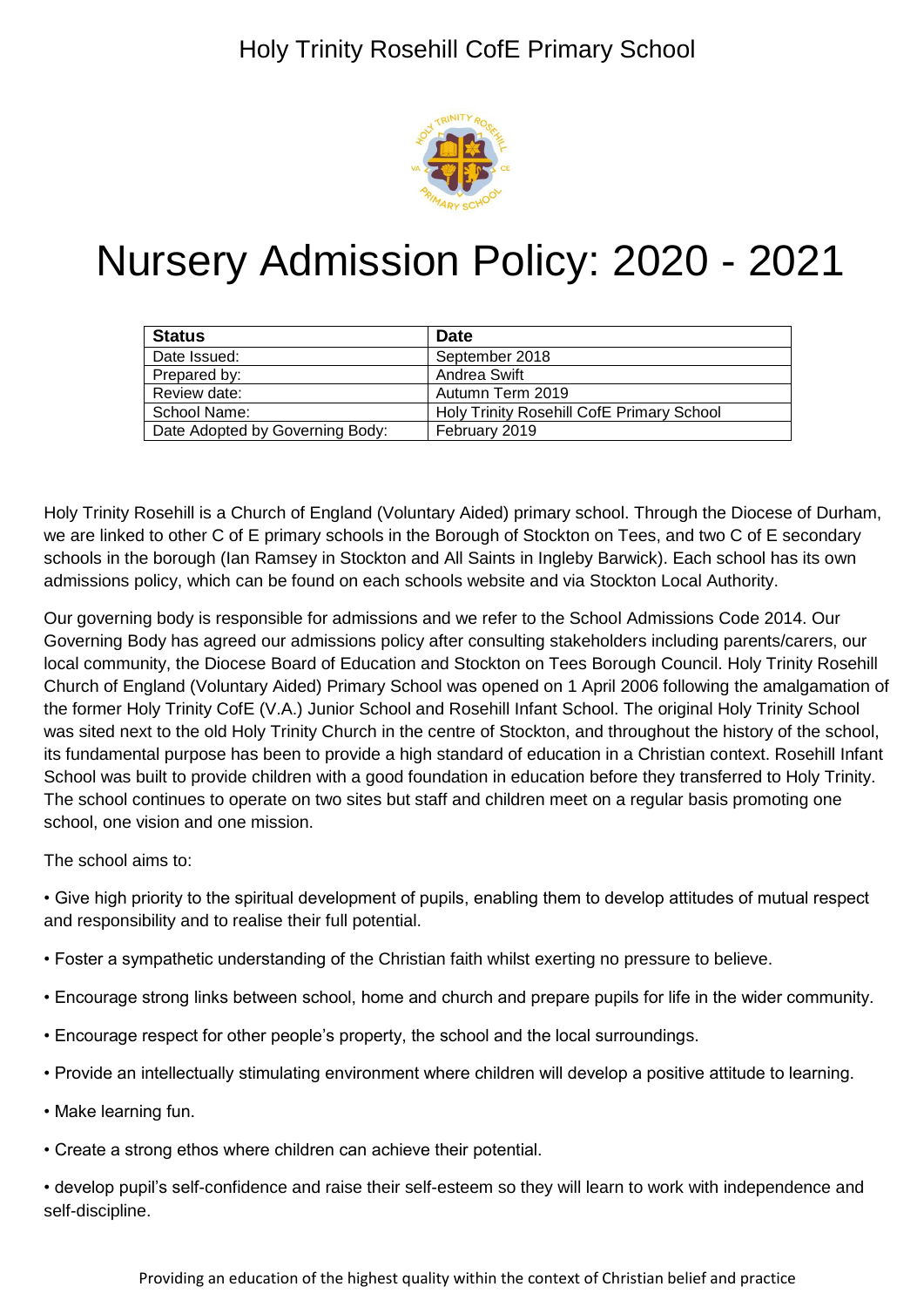• Provide a warm friendly atmosphere where children gain respect and tolerance of, and show a caring attitude for others.

• Show a caring attitude towards all children and adults concerned with the school.

School Church Ethos Statement

Recognising its historic foundation, the school will preserve and develop its religious character in accordance with the principles of the Church of England and in partnership with the Church at parish and diocesan level.

The school aims to serve its community by providing an education of the highest quality within the context of Christian belief and practice. It encourages an understanding of the meaning and significance of faith, and promotes Christian values through the experience it offers to all its pupils.

We can currently offer nursery places to 52 pupils. Children who have special educational needs or complex needs, where through the review process our school has been 'named' in a Statement of Special Educational Needs or Education, Health and Care Plan as the mainstream school that can offer relevant support and resources, will be given a place.

If there are more applications than places available, we will offer school places in the following order.

- 1. A 'looked after child' or a child who was previously looked after but immediately after being looked after became subject to an adoption, residence or special guardianship order.
- 2. Children previously in state care outside of England. This refers to children who were previously in state care outside of England, and have ceased to be in state care as a result of being adopted.
- 3. Children who will have a sibling at the school in the term when they are due to start.
- 4. Children whose home address is within the admission zone of the school (the admission zone is shown on the relevant local authority map).
- 5. Children who have a parent/carer on the electoral roll of Holy Trinity with St Mark Church. Application details for the Electoral Roll can be found on Holy Trinity with St Mark Church website [www.holytrinitywithstmark.co.uk](http://www.holytrinitywithstmark.co.uk/)
- 6. Children who have exceptional needs for social or medical reasons. For each case we will need proof from an independent person such as a medical specialist who has been involved with the child over a period of time, a social worker, an attendance officer or another professional. We will not offer places within this category based on a child's ability or intelligence.
- 7. Children whose parents/carers want them to go to our school.

#### **Notes**

a. Within each criterion above, if there are more people applying than there are places available, we will offer the place to pupils who live closest to our school. This will be measured in a straight line (as the crow flies). This will be measured electronically from a centre point of the school to a centre point of the home.

b. We define brother or sister as follows.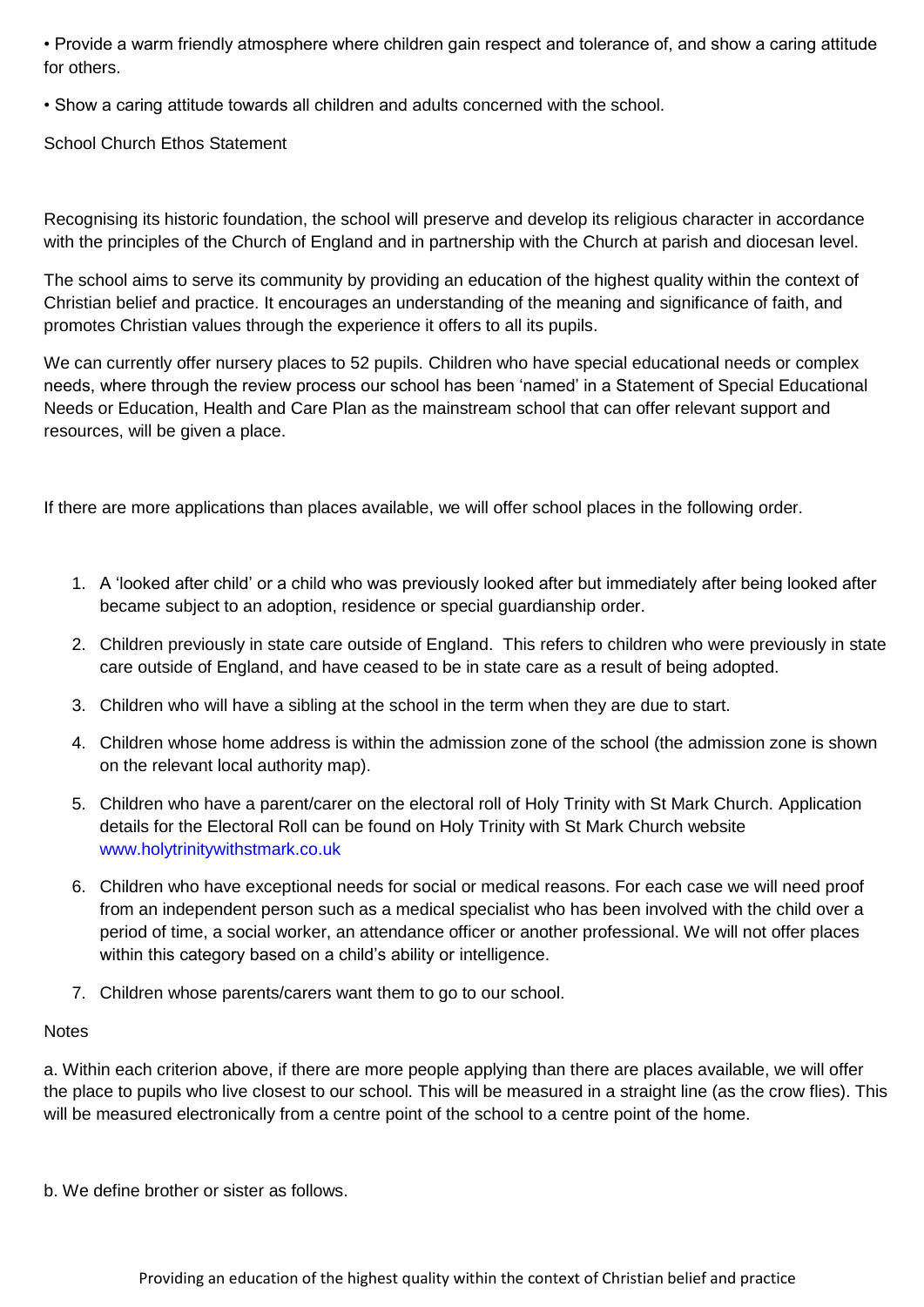i) A brother, sister, stepbrother, stepsister, adopted brother or sister, or children of people who are living at the same address as a family. (In all cases, the parent/carer who receives the Child Benefit for those children must permanently live at that address with the children.)

ii) We will consider brothers or sisters who live in separate households because the parents/carers are separated and have shared responsibility for the children under conditions covering exceptional circumstances.

iii) For twins, triplets and other multiple births, i or ii will apply.

iv) If there are other family situations where there are different carers, e.g., aunts, uncles or grandparents, each individual case will be considered.

More detailed definitions about these criteria e.g. sibling, distance etc., can be found on the Stockton Borough website – Admissions [www.stockton.gov.uk/children-and-young-people/schools/school-admissions-and](http://www.stockton.gov.uk/children-and-young-people/schools/school-admissions-and-transfers)[transfers](http://www.stockton.gov.uk/children-and-young-people/schools/school-admissions-and-transfers)

c. "Note: By a "looked-after child" we mean one in the care of a local authority or being provided with accommodation by a local authority in the exercise of its social services function. An adoption order is one made under the Adoption Act 1976 (Section 12) or the Adoption and Children Act 2002 (Section 46). A 'child arrangements order is one settling the arrangements to be made as to the person with whom the child is to live (Children Act 1989, Section 8, as amended by the Children and Families Act 2014, Section 14). A 'special guardianship order' is one appointing one or more individuals to be a child's special guardian/s (Children Act 1989, Section 14A). Applications under this criterion must be accompanied by evidence to show that the child is looked after or was previously looked after (e.g. a copy of the adoption, child arrangements or special guardianship order)."

d. Please note that the criterion can only apply to children adopted, subject to a child arrangements or special guardianship order immediately after being looked after. Children adopted from overseas or following private fostering arrangements do not qualify as they were not in the care of a local authority immediately prior to being adopted, etc. The only way in which such children could be given priority is under a medical/social criterion and, even then, they might not qualify.

### Tie breaker

Proximity of the child's home, as measured by the straight line distance (see Note 7) between the home and the school with those living nearer being accorded the higher priority, will serve to differentiate between children in criteria 1 to [ ] should the need arise. In the event that two distance measurements are identical, the school will use random allocation (names in a hat) to decide which child should be offered the place. The process will be conducted in the presence of a person independent of the school.

### Waiting Lists

The school maintains a 'waiting list' for Nursery admission. Parents/carers can place their child's name on the list at any time. Places are not allocated on a 'first come, first served' basis. No account is taken of length of time on a waiting list. The school periodically seeks confirmation that parents/carers wish a child to be kept on the waiting list. Waiting lists will be maintained until 31 December of the admission year

### Oversubscription criteria

If there are more applications than we have places available by the Wednesday before school Easter holiday starts then the 'waiting list' will be closed for September 2021 Nursery Admission on that date, and the allocation of places will be made after this date, in line with the criteria listed above. Details of schools term dates can be found on Stockton Borough Council website [www.stockton.gov.uk/children-and-young](http://www.stockton.gov.uk/children-and-young-people/schools/school-holiday-dates)[people/schools/school-holiday-dates](http://www.stockton.gov.uk/children-and-young-people/schools/school-holiday-dates)